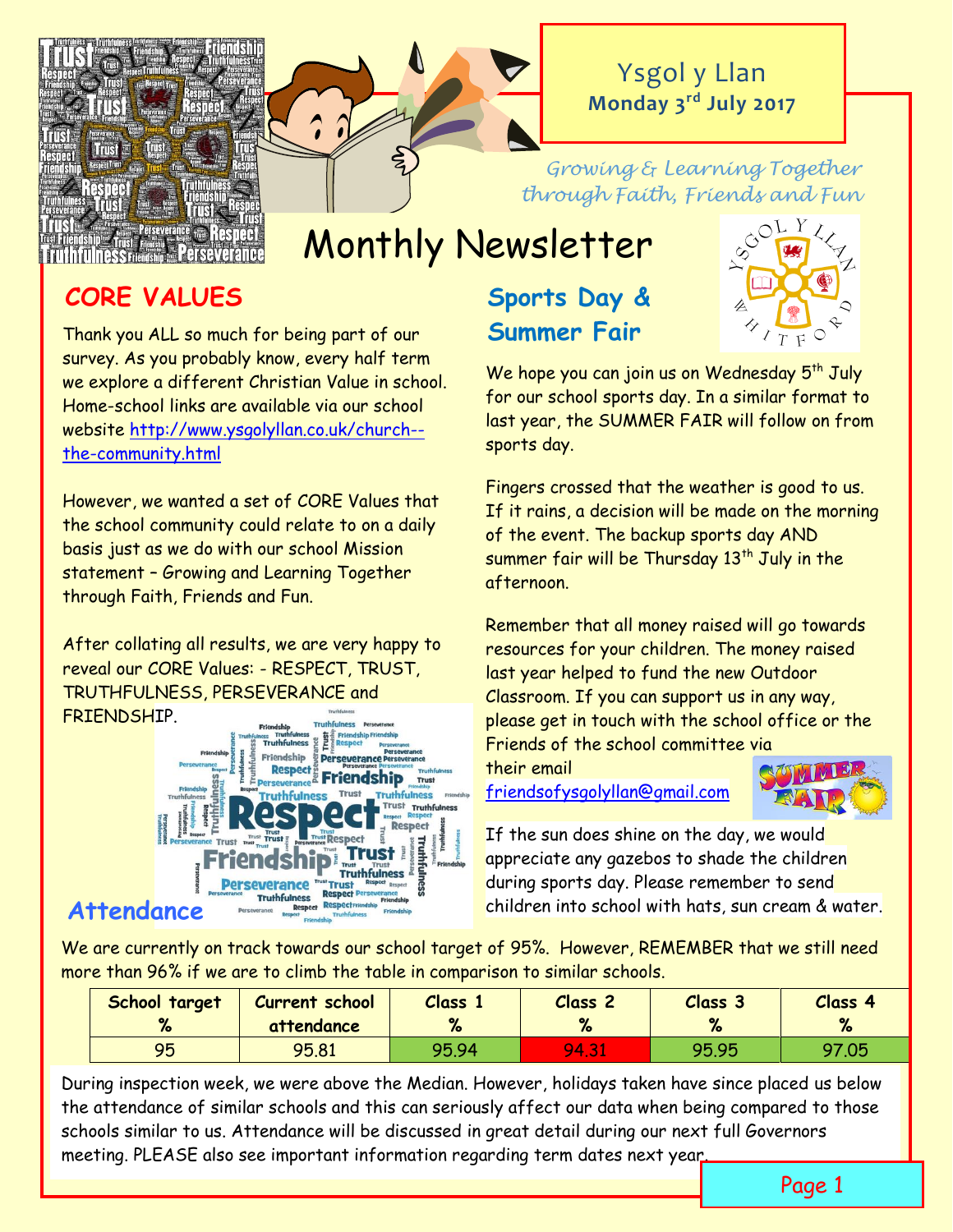#### **Estyn Inspection & Section 50**

As you know, we were recently inspected by Estyn. Although we cannot disclose the outcome of the inspection until the report is published, we would like to say how proud we all are of the pupils – they were a real credit to the school and to you.

The Church in Wales School Inspection (Section 50) will take place between Monday  $10^{th}$  and Tuesday 11<sup>th</sup> July. Please return the questionnaire sent home on or before the  $10<sup>th</sup>$ July. We would also like to see as many of you as possible at the parents' meeting on Monday 10<sup>th</sup> July at 3.30pm, specifically to discuss our school as a Church school.

# **Baby news!**

Many thanks in advance. Diolch yn fawr iawn!

A huge congratulations to Miss Bastow (Class 1) who is expecting her first baby.

Miss Bastow will be joining us at the start of next term before beginning her maternity leave. We wish Miss Bastow a pleasant summer holiday and the very best of luck for the future.

Mrs Morgan, a regular supply teacher at Ysgol y



Llan will be working with Class 1 and Miss Bastow this term before covering the maternity leave next term.

#### **GOODBYE, GOOD LUCK & THANK YOU!**

**We would like to say a HUGE thank you to two members of staff who will be leaving us this year.**

**Mrs Carol Jones will be moving schools to support a child who is also moving school – we wish Mrs Jones and Joel the very best of luck in their new school.**

**Mrs Anne Booth has led Playgroup for a number of years and is now retiring to spend some quality time with her family and grandchildren. We hope it is everything you have dreamt of!**

#### **[School](http://www.ysgolyllan.co.uk/extra-curricular-clubs.html) Holidays & Term Dates**

| Autumn Term 2017               |                 |                           |  |  |  |
|--------------------------------|-----------------|---------------------------|--|--|--|
| School Opens                   | Friday          | 1 <sup>st</sup> September |  |  |  |
| School Closes (Half term)      | Friday          | 27th October              |  |  |  |
| School Opens                   | Monday          | 6 <sup>th</sup> November  |  |  |  |
| School Closes                  | Friday          | 22 <sup>nd</sup> December |  |  |  |
| <b>Spring Term 2018</b>        |                 |                           |  |  |  |
| School Opens                   | Monday          | 8 <sup>th</sup> January   |  |  |  |
| School Closes (Half term)      | Friday          | 9 <sup>th</sup> February  |  |  |  |
| School Opens                   | Monday          | 19 <sup>th</sup> February |  |  |  |
| School Closes                  | Friday          | 23rd March                |  |  |  |
| Summer Term 2018               |                 |                           |  |  |  |
| School Opens                   | Tuesday         | 9 <sup>th</sup> April     |  |  |  |
| <b>School Closed (May Day)</b> | Monday          | 7 <sup>th</sup> May       |  |  |  |
| School Opens                   | Tuesday         | 8 <sup>th</sup> May       |  |  |  |
| School Closes (Half term)      | Friday          | 25 <sup>th</sup> May      |  |  |  |
| <b>Training day (INSET)</b>    | <b>Monday</b>   | 4 <sup>th</sup> June      |  |  |  |
| <b>Training day (INSET)</b>    | <b>Tuesday</b>  | 5 <sup>th</sup> June      |  |  |  |
| <b>Training day (INSET)</b>    | Wednesday       | 6 <sup>th</sup> June      |  |  |  |
| <b>Training day (INSET)</b>    | <b>Thursday</b> | 7 <sup>th</sup> June      |  |  |  |
| Training day (INSET)           | Friday          | 8 <sup>th</sup> June      |  |  |  |
| School Opens                   | Monday          | $11^{th}$ June            |  |  |  |
| School Closes                  | Friday          | 20 <sup>th</sup> July     |  |  |  |

As you will be aware, we have tried a number of strategies to improve attendance in school. Pupil attendance in school is one of the major influences on attainment and can seriously have an impact on your child's education.

Although there are 175 days throughout the school year to take school holidays (not within term time), we fully understand the financial implications that holidays can have. Therefore, next year we are trialing combining all of our training days so that parents can potentially book cheaper holidays during and after the May half term.

This is a trial for next year and will not suit all parents. However, it may be a solution for some and after the trial, we will analyse how effective it has been. In the meantime, the Governors will still need to consider how we approach school attendance next academic year.

> By teaching our children respect, they will learn how to respect themselves and others It begins with us.